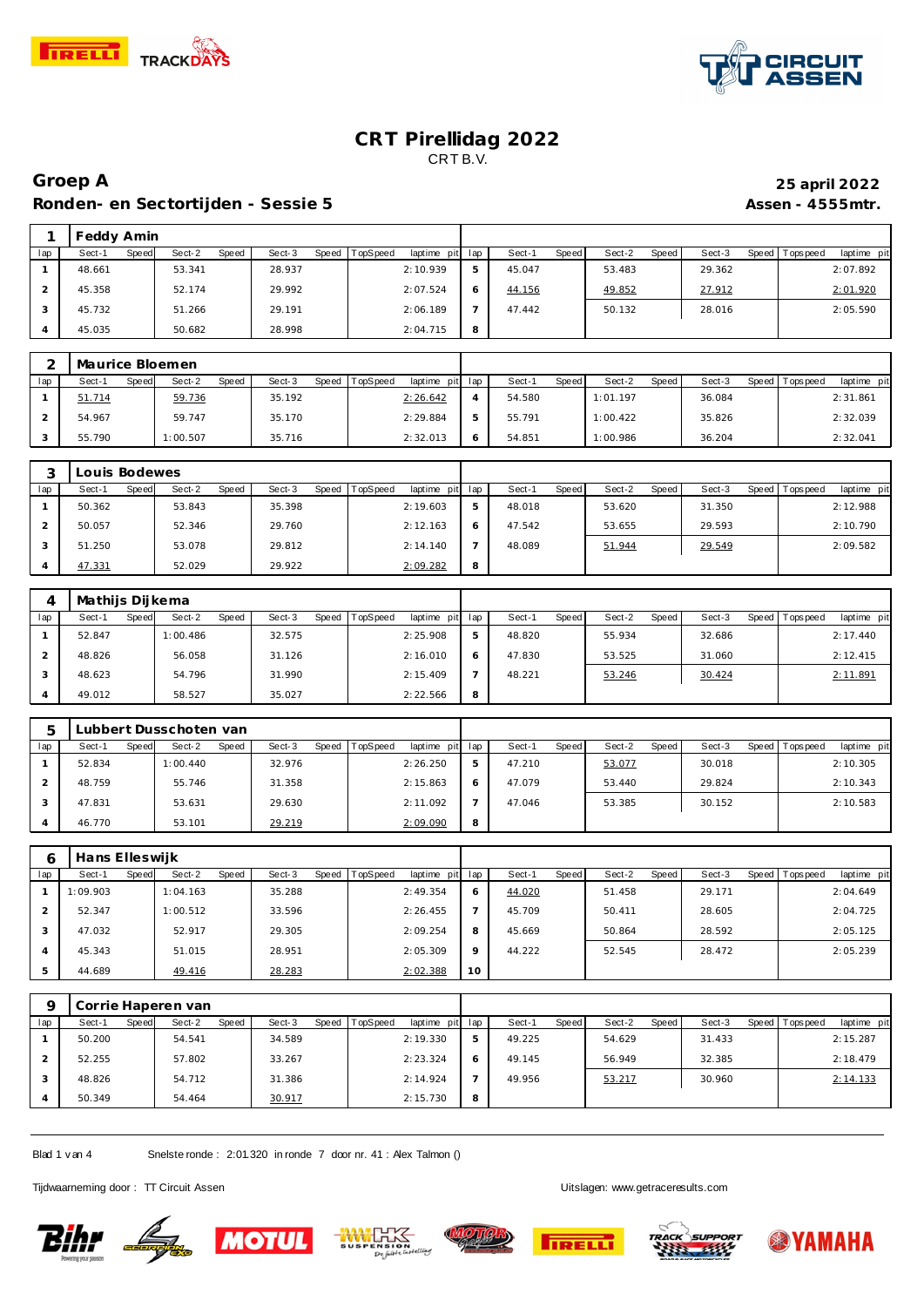



#### **Groep A 25 april 2022** Ronden- en Sectortijden - Sessie 5<br>
Assen - 4555mtr.

| 11             | Ralf Heyen     |       |          |       |        |              |          |             |                |        |              |          |              |        |       |                   |             |
|----------------|----------------|-------|----------|-------|--------|--------------|----------|-------------|----------------|--------|--------------|----------|--------------|--------|-------|-------------------|-------------|
| lap            | Sect-1         | Speed | Sect-2   | Speed | Sect-3 | <b>Speed</b> | TopSpeed | laptime pit | lap            | Sect-1 | Speed        | Sect-2   | Speed        | Sect-3 | Speed | Tops peed         | laptime pit |
| $\mathbf{1}$   | 52.707         |       | 59.759   |       | 35.952 |              |          | 2:28.418    | $\overline{4}$ | 53.223 |              | 59.444   |              | 36.300 |       |                   | 2:28.967    |
| $\overline{2}$ | 52.285         |       | 58.051   |       | 35.127 |              |          | 2:25.463    | 5              | 54.407 |              | 1:01.934 |              | 37.414 |       |                   | 2:33.755    |
| 3              | 52.324         |       | 58.951   |       | 35.004 |              |          | 2:26.279    | 6              |        |              |          |              |        |       |                   |             |
|                |                |       |          |       |        |              |          |             |                |        |              |          |              |        |       |                   |             |
| 12             | Robin Hofstede |       |          |       |        |              |          |             |                |        |              |          |              |        |       |                   |             |
| lap            | Sect-1         | Speed | Sect-2   | Speed | Sect-3 | Speed        | TopSpeed | laptime pit | lap            | Sect-1 | Speed        | Sect-2   | Speed        | Sect-3 |       | Speed   Tops peed | laptime pit |
| $\mathbf{1}$   | 49.724         |       | 54.954   |       | 35.021 |              |          | 2:19.699    | 5              | 45.978 |              | 52.512   |              | 30.772 |       |                   | 2:09.262    |
| $\overline{2}$ | 48.799         |       | 52.703   |       | 30.376 |              |          | 2:11.878    | 6              | 45.517 |              | 51.889   |              | 29.527 |       |                   | 2:06.933    |
| 3              | 50.095         |       | 52.002   |       | 30.697 |              |          | 2:12.794    | $\overline{7}$ | 45.376 |              | 53.009   |              | 30.406 |       |                   | 2:08.791    |
| 4              | 46.091         |       | 52.980   |       | 30.478 |              |          | 2:09.549    | 8              |        |              |          |              |        |       |                   |             |
|                |                |       |          |       |        |              |          |             |                |        |              |          |              |        |       |                   |             |
| 14             | Dennis Leiting |       |          |       |        |              |          |             |                |        |              |          |              |        |       |                   |             |
| lap            | Sect-1         | Speed | Sect-2   | Speed | Sect-3 | Speed        | TopSpeed | laptime pit | lap            | Sect-1 | Speed        | Sect-2   | Speed        | Sect-3 | Speed | Tops pee d        | laptime pit |
| $\mathbf{1}$   | 49.725         |       | 54.161   |       | 31.329 |              |          | 2:15.215    | 5              | 46.561 |              | 53.015   |              | 30.371 |       |                   | 2:09.947    |
| $\overline{2}$ | 47.628         |       | 53.302   |       | 30.648 |              |          | 2:11.578    | 6              | 47.521 |              | 53.009   |              | 30.991 |       |                   | 2:11.521    |
| 3              | 47.259         |       | 52.627   |       | 30.948 |              |          | 2:10.834    | $\overline{7}$ | 46.359 |              | 52.093   |              | 29.642 |       |                   | 2:08.094    |
| $\overline{4}$ | 47.204         |       | 54.186   |       | 30.138 |              |          | 2:11.528    | 8              |        |              |          |              |        |       |                   |             |
|                |                |       |          |       |        |              |          |             |                |        |              |          |              |        |       |                   |             |
| 16             | Gerrie Kemfers |       |          |       |        |              |          |             |                |        |              |          |              |        |       |                   |             |
| lap            | Sect-1         | Speed | Sect-2   | Speed | Sect-3 | Speed        | TopSpeed | laptime pit | lap            | Sect-1 | Speed        | Sect-2   | Speed        | Sect-3 | Speed | Tops pee d        | laptime pit |
| $\mathbf{1}$   | 52.692         |       | 1:00.364 |       | 32.859 |              |          | 2:25.915    | 3              | 48.218 |              | 54.723   |              | 30.330 |       |                   | 2:13.271    |
| $\overline{2}$ | 48.884         |       | 55.941   |       | 30.326 |              |          | 2:15.151    | $\overline{4}$ | 47.457 |              | 55.499   |              | 30.863 |       |                   | 2:13.819    |
|                |                |       |          |       |        |              |          |             |                |        |              |          |              |        |       |                   |             |
| 18             | Jeroen Koopman |       |          |       |        |              |          |             |                |        |              |          |              |        |       |                   |             |
| lap            | Sect-1         | Speed | Sect-2   | Speed | Sect-3 | <b>Speed</b> | TopSpeed | laptime pit | lap            | Sect-1 | <b>Speed</b> | Sect-2   | <b>Speed</b> | Sect-3 | Speed | T ops pee d       | laptime pit |
| $\mathbf{1}$   | 50.839         |       | 54.122   |       | 32.178 |              |          | 2:17.139    | 5              | 46.042 |              | 51.321   |              | Pit In |       |                   | 2:46.162    |
| $\overline{2}$ | 45.955         |       | 51.106   |       | 30.750 |              |          | 2:07.811    | 6              |        |              | 53.287   |              | 28.987 |       |                   | 2:25.187    |
| 3              | 46.016         |       | 51.876   |       | 30.555 |              |          | 2:08.447    | $\overline{7}$ | 45.423 |              | 50.838   |              | 28.409 |       |                   | 2:04.670    |
| 4              | 52.646         |       | 52.081   |       | 28.822 |              |          | 2:13.549    | 8              |        |              |          |              |        |       |                   |             |
|                |                |       |          |       |        |              |          |             |                |        |              |          |              |        |       |                   |             |
| 19             | Akin Köroglu   |       |          |       |        |              |          |             |                |        |              |          |              |        |       |                   |             |
| lap            | Sect-1         | Speed | Sect-2   | Speed | Sect-3 | Speed        | TopSpeed | laptime pit | lap            | Sect-1 | Speed        | Sect-2   | <b>Speed</b> | Sect-3 | Speed | T ops pee d       | laptime pit |
| $\mathbf{1}$   | 49.065         |       | 59.947   |       | 34.550 |              |          | 2:23.562    | $\overline{4}$ | 48.674 |              | 56.594   |              | 31.394 |       |                   | 2:16.662    |
| $\overline{2}$ | 47.779         |       | 55.504   |       | 31.379 |              |          | 2:14.662    | 5              | 46.854 |              | 59.685   |              | 36.270 |       |                   | 2:22.809    |
| 3              | 48.659         |       | 55.432   |       | 31.051 |              |          | 2:15.142    | 6              |        |              |          |              |        |       |                   |             |

| 24  |                 | Joost Nieuwenhuijzen |                 |                             |   |                 |                 |        |                                |
|-----|-----------------|----------------------|-----------------|-----------------------------|---|-----------------|-----------------|--------|--------------------------------|
| lap | Sect-1<br>Speed | Sect-2<br>Speed      | Sect-3<br>Speed | laptime pit lap<br>TopSpeed |   | Speed<br>Sect-1 | Speed<br>Sect-2 | Sect-3 | laptime pit<br>Speed Tops peed |
|     | 48.961          | 53.593               | 32.677          | 2:15.231                    | b | 45.121          | 52.739          | 28.499 | 2:06.359                       |
|     | 46.275          | 52.330               | 28.499          | 2:07.104                    | 6 | 45.093          | 51.104          | 28.308 | 2:04.505                       |
|     | 45.004          | 52.340               | 29.241          | 2:06.585                    |   | 44.356          | 50.438          | 28.960 | 2:03.754                       |
|     | 47.124          | 52.915               | 28.823          | 2:08.862                    | 8 |                 |                 |        |                                |

| 25  | Marcel Pas |       |        |       |        |       |          |          |         |        |       |        |       |        |       |          |             |
|-----|------------|-------|--------|-------|--------|-------|----------|----------|---------|--------|-------|--------|-------|--------|-------|----------|-------------|
| lap | Sect-      | Speed | Sect-2 | Speed | Sect-3 | Speed | TopSpeed | laptime  | pit lap | Sect-1 | Speed | Sect-2 | Speed | Sect-3 | Speed | Topspeed | laptime pit |
|     | 53.079     |       | 58.552 |       | 34.202 |       |          | 2:25.833 | -       | 51.062 |       | 59.624 |       | 33.818 |       |          | 2:24.504    |

Blad 2 v an 4 Snelste ronde : 2:01.320 in ronde 7 door nr. 41 : Alex Talmon ()

Tijdwaarneming door : TT Circuit Assen and the state of the state of the Uitslagen:<www.getraceresults.com>











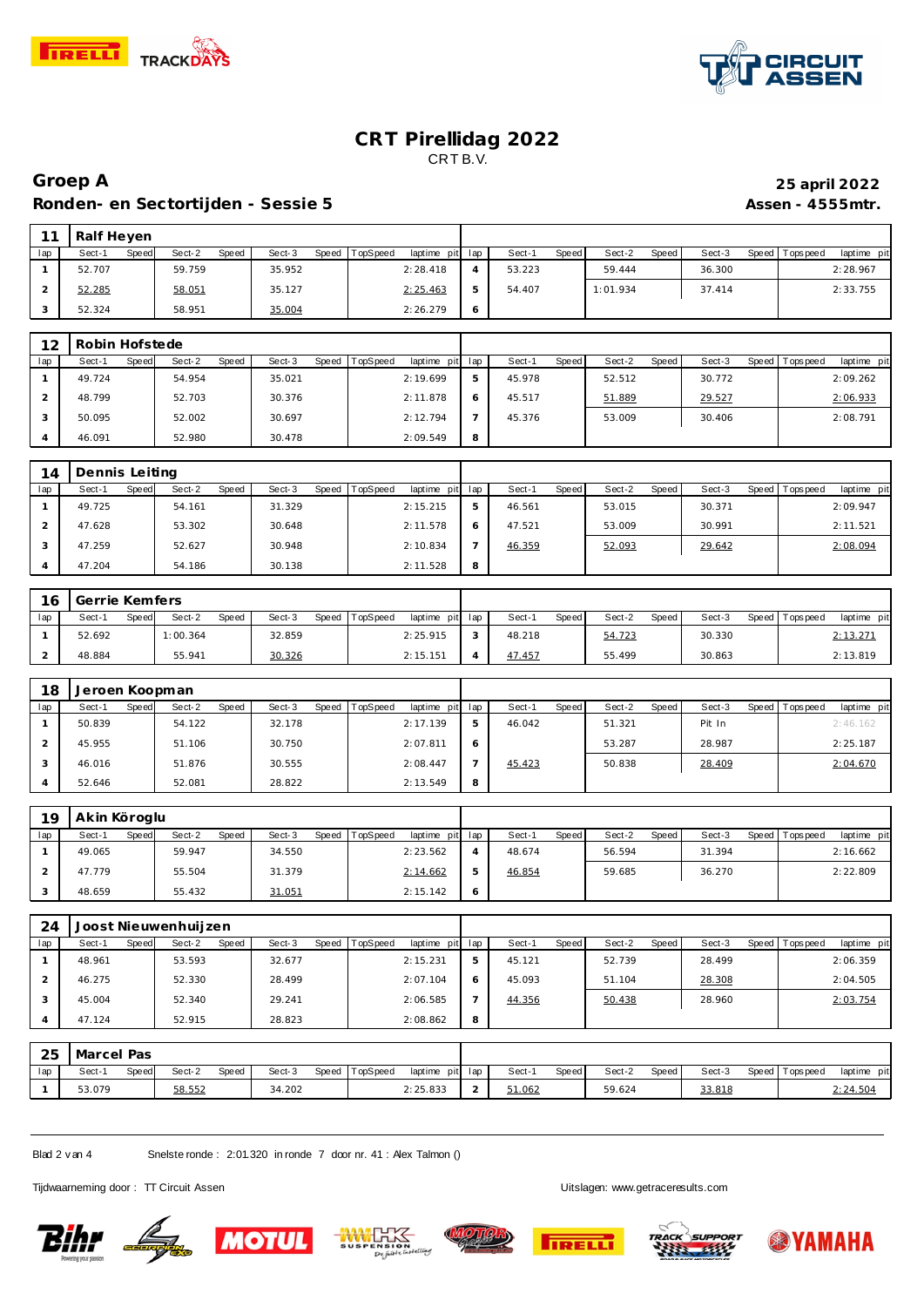



## **Groep A 25 april 2022** Ronden- en Sectortijden - Sessie 5 **Assen - 4555mtr.** Assen - 4555mtr.

| 26  | ivar Pijning |       |        |       |        |       |          |                 |   |        |       |        |       |        |                |             |
|-----|--------------|-------|--------|-------|--------|-------|----------|-----------------|---|--------|-------|--------|-------|--------|----------------|-------------|
| lap | Sect-1       | Speed | Sect-2 | Speed | Sect-3 | Speed | TopSpeed | laptime pit lap |   | Sect-1 | Speed | Sect-2 | Speed | Sect-3 | Speed Topspeed | laptime pit |
|     | 48.981       |       | 56.265 |       | 31.101 |       |          | 2:16.347        | 5 | 49.185 |       | 54.890 |       | 32.901 |                | 2:16.976    |
|     | 48.409       |       | 55.494 |       | 32.241 |       |          | 2:16.144        | 6 | 47.047 |       | 53.293 |       | 30.759 |                | 2:11.099    |
|     | 49.644       |       | 55.738 |       | 30.634 |       |          | 2:16.016        |   | 46.610 |       | 54.925 |       | 30.467 |                | 2:12.002    |
|     | 48.340       |       | 53.724 |       | 30.742 |       |          | 2:12.806        | 8 |        |       |        |       |        |                |             |

| 27  |                 | Richard Plaggenmarsch |                   |                                    |   |                 |                 |        |                                |
|-----|-----------------|-----------------------|-------------------|------------------------------------|---|-----------------|-----------------|--------|--------------------------------|
| lap | Sect-1<br>Speed | Sect-2<br>Speed       | Speed T<br>Sect-3 | <b>TopSpeed</b><br>laptime pit lap |   | Sect-1<br>Speed | Speed<br>Sect-2 | Sect-3 | Speed Tops peed<br>laptime pit |
|     | 49.990          | 54.722                | 35.296            | 2:20.008                           |   | 44.091          | 51.915          | 29.252 | 2:05.258                       |
|     | 49.873          | 51.905                | 30.119            | 2:11.897                           |   | 45.020          | 51.430          | 28.327 | 2:04.777                       |
|     | 50.280          | 51.542                | 31.338            | 2:13.160                           |   | 44.986          | 49.252          | 27.906 | 2:02.144                       |
|     | 45.557          | 51.986                | 28.628            | 2:06.171                           | 8 |                 |                 |        |                                |

| 30  | Patrick Scholz |                                 |                 |                         |     |                 |                   |        |                               |
|-----|----------------|---------------------------------|-----------------|-------------------------|-----|-----------------|-------------------|--------|-------------------------------|
| lap | Sect-1         | Sect-2<br><b>Speed</b><br>Speed | Sect-3<br>Speed | TopSpeed<br>laptime pit | lap | Sect-1<br>Speed | Speed  <br>Sect-2 | Sect-3 | Speed Topspeed<br>laptime pit |
|     | 50.984         | 59.957                          | 34.822          | 2:25.763                | 5   | 47.628          | 56.700            | 33.968 | 2:18.296                      |
|     | 49.752         | 57.842                          | 33.495          | 2:21.089                |     | 48.087          | 54.957            | 33.053 | 2:16.097                      |
|     | 48.760         | 56.375                          | 33.624          | 2:18.759                |     | 47.292          | 56.491            | 32.786 | 2:16.569                      |
|     | 47.964         | 55.698                          | 32.539          | 2:16.201                | 8   |                 |                   |        |                               |

| 31  |        | Mathias Schroder                |                 |                                    |   |                 |                 |                 |                          |
|-----|--------|---------------------------------|-----------------|------------------------------------|---|-----------------|-----------------|-----------------|--------------------------|
| lap | Sect-1 | Sect-2<br><b>Speed</b><br>Speed | Sect-3<br>Speed | <b>TopSpeed</b><br>laptime pit lap |   | Speed<br>Sect-1 | Sect-2<br>Speed | Sect-3<br>Speed | laptime pit<br>Tops peed |
|     | 52.653 | 1:00.554                        | 33.413          | 2:26.620                           |   | 49.524          | 54.803          | 33.500          | 2:17.827                 |
|     | 48.502 | 55.802                          | 32.144          | 2:16.448                           | Ô | 48.581          | 53.531          | 30.721          | 2:12.833                 |
|     | 48.805 | 54.601                          | 31.648          | 2:15.054                           |   | 48.186          | 54.137          | 31.008          | 2: 13.331                |
|     | 48.481 | 58.568                          | 35.396          | 2:22.445                           | 8 |                 |                 |                 |                          |

| 32  | Simon Schroder |                          |                 |                                |     |                 |                 |        |                                  |
|-----|----------------|--------------------------|-----------------|--------------------------------|-----|-----------------|-----------------|--------|----------------------------------|
| lap | Sect-1         | Sect-2<br>Speed<br>Speed | Sect-3<br>Speed | <b>TopSpeed</b><br>laptime pit | lap | Sect-1<br>Speed | Speed<br>Sect-2 | Sect-3 | Speed   Tops peed<br>laptime pit |
|     | 52.192         | 1:00.619                 | 33.683          | 2:26.494                       | 5   | 48.335          | 55.987          | 33.048 | 2:17.370                         |
|     | 49.322         | 56.631                   | 31.160          | 2:17.113                       |     | 47.697          | 54.357          | 29.739 | 2:11.793                         |
|     | 48.380         | 55.583                   | 31.181          | 2:15.144                       |     | 46.467          | 52.962          | 29.398 | 2:08.827                         |
|     | 47.319         | 57.554                   | 35.669          | 2:20.542                       | 8   |                 |                 |        |                                  |

| 33  | Holger Schueler |       |          |       |        |       |                 |                 |        |       |          |         |        |         |             |             |
|-----|-----------------|-------|----------|-------|--------|-------|-----------------|-----------------|--------|-------|----------|---------|--------|---------|-------------|-------------|
| lap | Sect-1          | Speed | Sect-2   | Speed | Sect-3 | Speed | <b>TopSpeed</b> | laptime pit lap | Sect-1 | Speed | Sect-2   | Speed I | Sect-3 | Speed I | T ops pee d | laptime pit |
|     | 53.082          |       | 1:00.342 |       | 34.746 |       |                 | 2:28.170        | 55.984 |       | 1:03.065 |         | 37.477 |         |             | 2:36.526    |
|     | 53.779          |       | 1:01.286 |       | 35.396 |       |                 | 2:30.461        | 57.055 |       | 1:02.271 |         | 37.157 |         |             | 2:36.483    |
|     | 54.993          |       | 1:03.947 |       | 36.566 |       |                 | 2:35.506        | 58.345 |       | 1:04.873 |         | 37.403 |         |             | 2:40.621    |

| 34  | Palmira ter Steeg |       |          |       |        |       |          |                 |        |       |          |       |        |         |            |             |
|-----|-------------------|-------|----------|-------|--------|-------|----------|-----------------|--------|-------|----------|-------|--------|---------|------------|-------------|
| lap | Sect-1            | Speed | Sect-2   | Speed | Sect-3 | Speed | TopSpeed | laptime pit lap | Sect-1 | Speed | Sect-2   | Speed | Sect-3 | Speed 1 | Tops pee d | laptime pit |
|     | 56.833            |       | 1:03.485 |       | 39.393 |       |          | 2:39.711        | 56.343 |       | 1:02.137 |       | 43.726 |         |            | 2:42.206    |
|     | 58.306            |       | 1:01.676 |       | 36.431 |       |          | 2:36.413        | 57.535 |       | 1:03.279 |       | 36.927 |         |            | 2:37.741    |
|     | 55.914            |       | 1:03.006 |       | 35.526 |       |          | 2:34.446        | 56.428 |       | 1:02.387 |       | 40.344 |         |            | 2:39.159    |

Blad 3 v an 4 Snelste ronde : 2:01.320 in ronde 7 door nr. 41 : Alex Talmon ()

Tijdwaarneming door : TT Circuit Assen Uitslagen:<www.getraceresults.com>